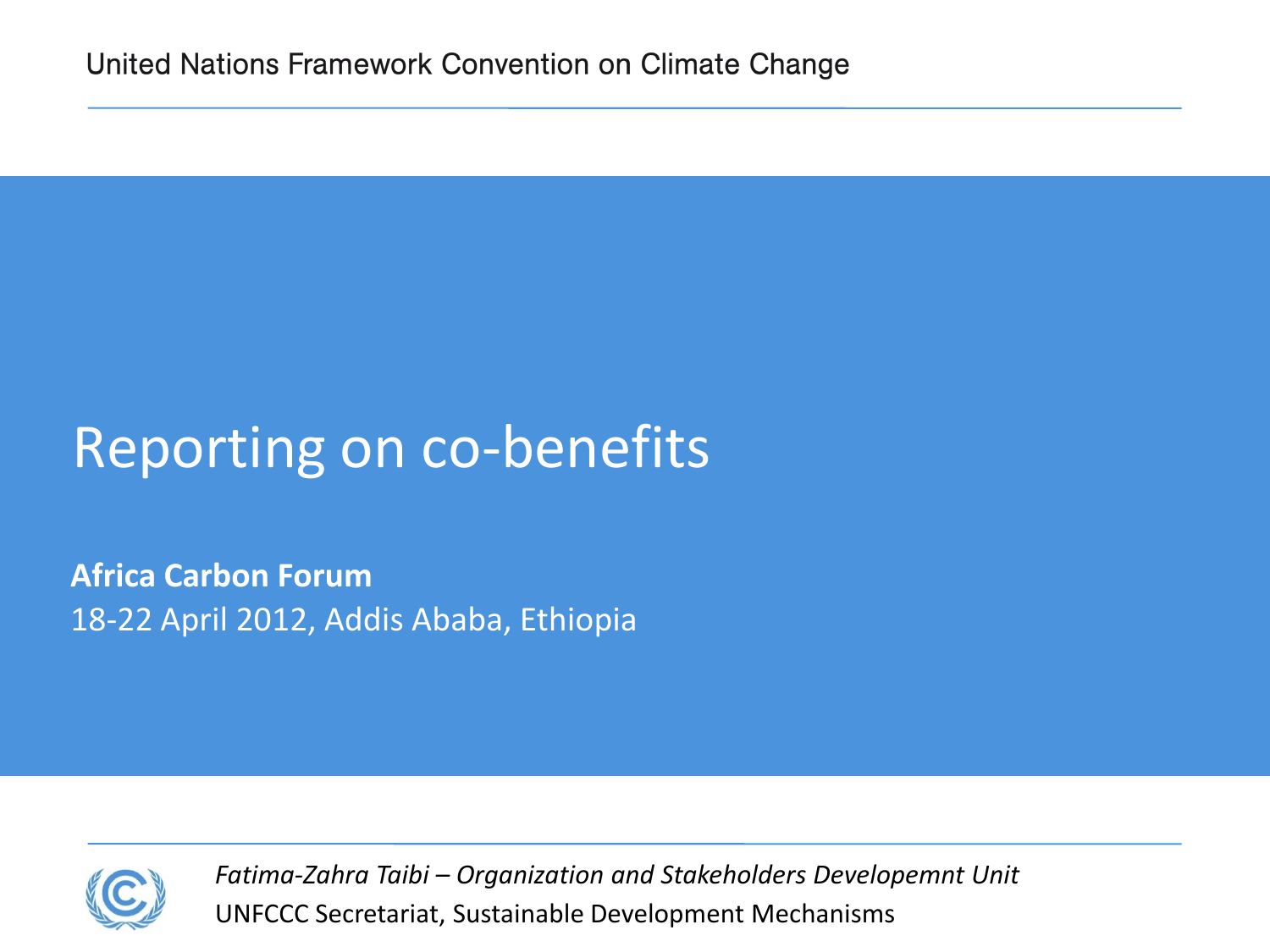## **Content**

- Background
- Scope of the work of the Board
- Draft proposal

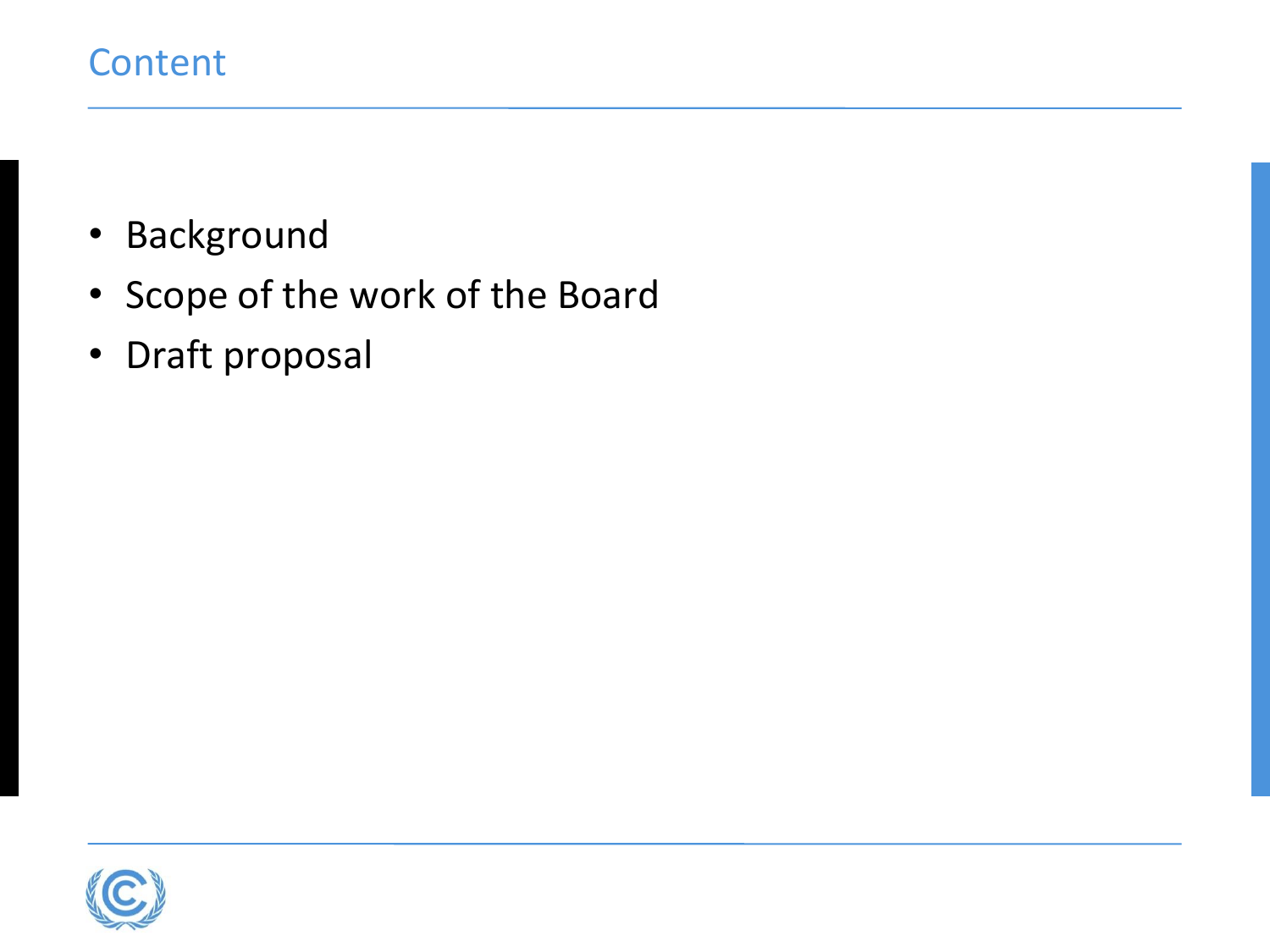103. The Board considered issues related to co-benefits of proposed CDM project activities and requested the secretariat to provide an assessment of which documents would need to be revised to include co-benefits for consideration by the Board.

## June 2011 – EB61

75. The Board held an initial discussion on reporting and verification of sustainability benefits of CDM projects and agreed to launch a call for public input, starting on 3 June 2011 and ending on 3 July 2011, on **how to include co-benefits and negative impacts in the documentation of CDM project activities** and the **role of the different actors and stakeholders in this process**.

The Board also requested the secretariat to prepare an information note on how co-benefits and negative impacts **could be reflected in the CDM process**, taking into account the inputs received from the call.

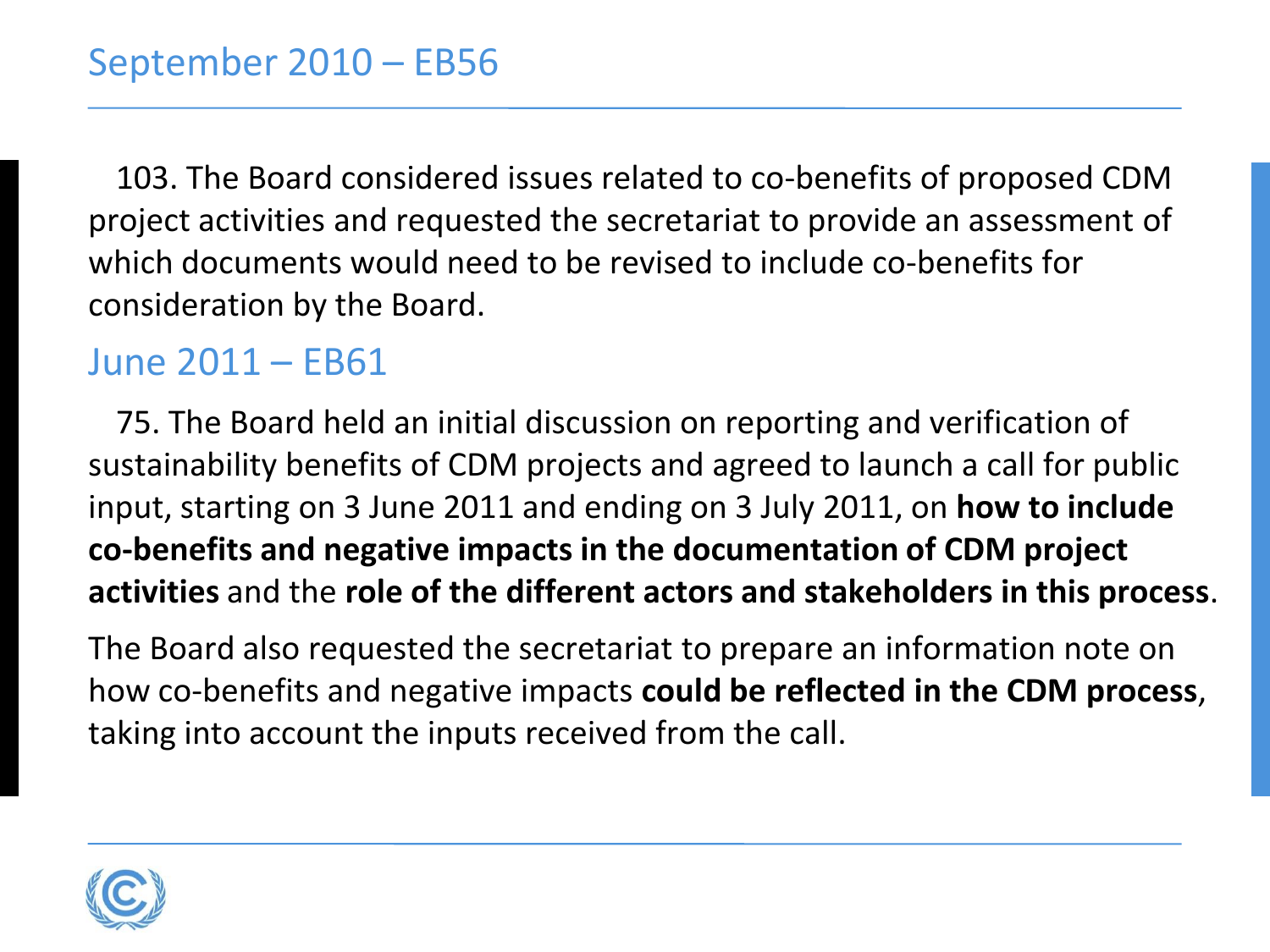• 115. The Board considered the report "**Benefits of the clean development mechanism 2011"** ([http://cdm.unfccc.int/about/dev\\_ben/index.html\)](http://cdm.unfccc.int/about/dev_ben/index.html)

This report includes an analysis of the sustainable development benefits, technology transfer, and investment flows and mitigation costs associated with the CDM.

• 116. The Board considered the report on feedback received to a call for public inputs on sustainable development co-benefits and negative impacts of CDM projects activities.

The Board requested the secretariat to **undertake an analysis of the potential implications of the proposed measures and of what issues are within the remit of the Board to address**. The Board, based on the outcome from this analysis, will continue considering the proposals at its **sixty-sixth meeting**.

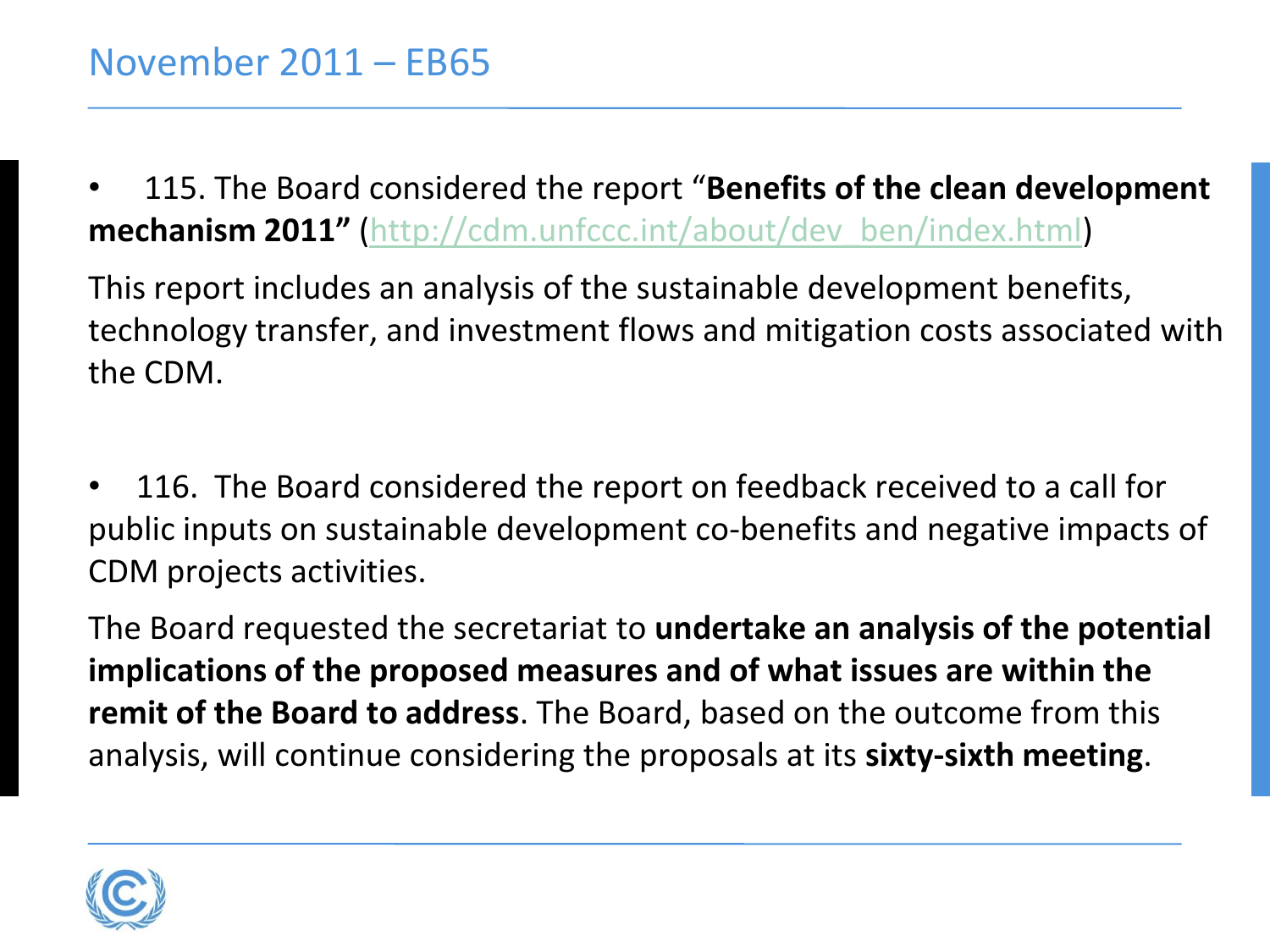5. Requests the Executive Board to continue its work and **develop appropriate voluntary measures to highlight the co-benefits** brought about by clean development mechanism project activities and programmes of activities, **while maintaining the prerogative** of Parties to define their sustainable development criteria;

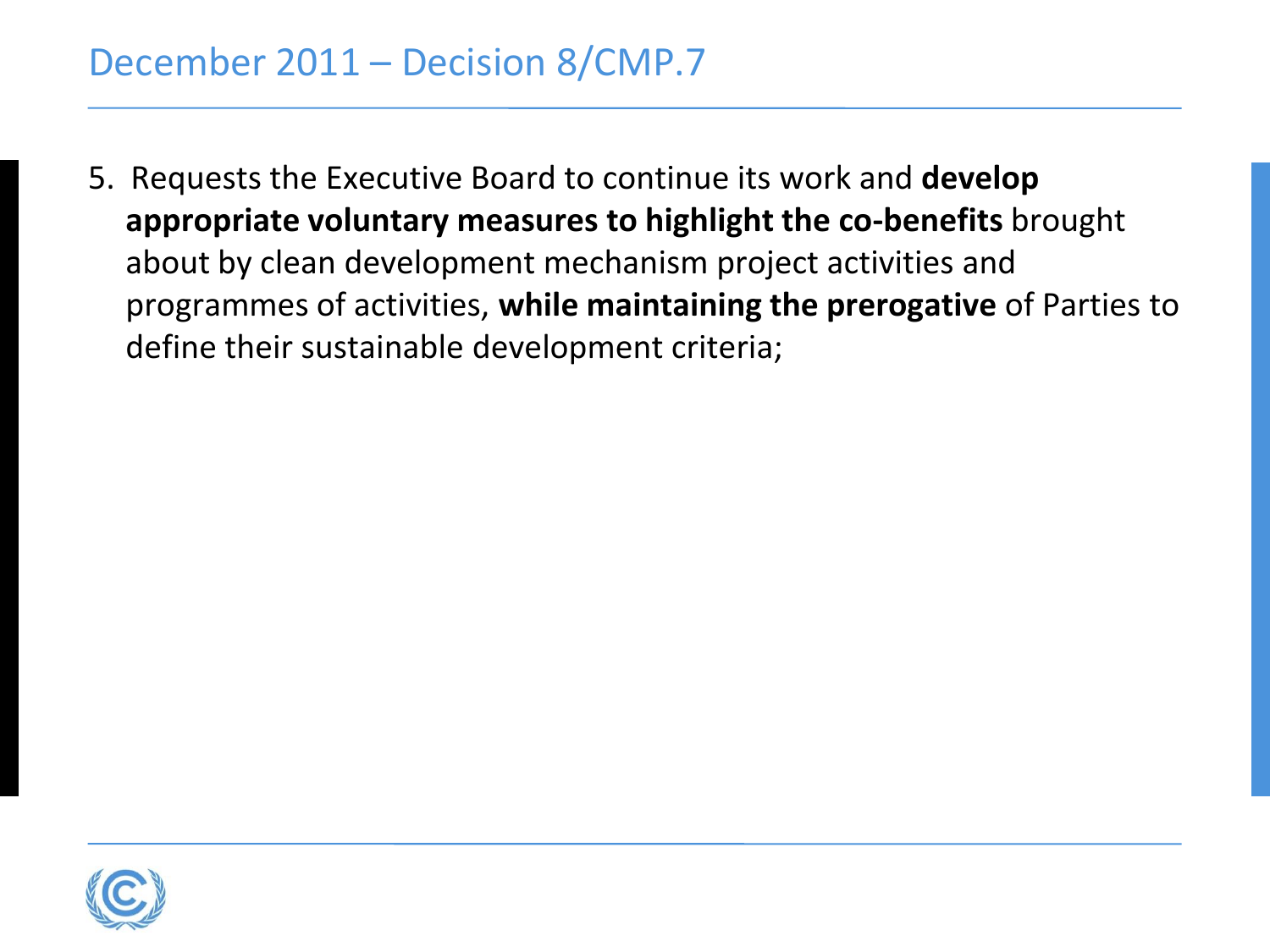- Obligation to demonstrate that CDM assist non-Annexe I parties in achieving sustainable development
- Maintain the parties' prerogative to determine if a CDM project activity assists in achieving SD or to define their criteria fro SD
- Harmonize and make public the information relating to SD co-benefit in the context of CDM.

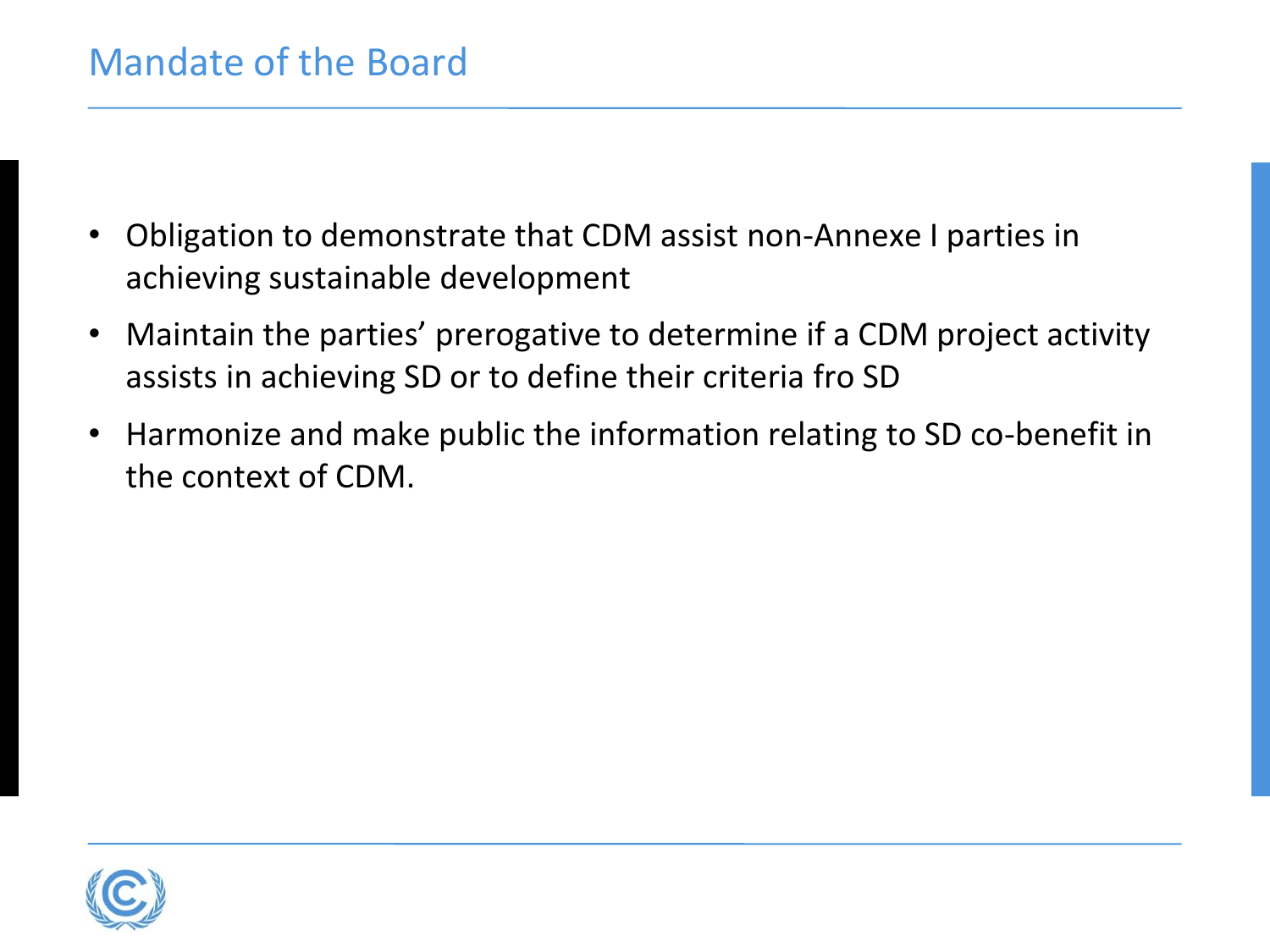# Draft approach by the Secretariat for consideration of EB 67

#### Principles:

The voluntary measures that should be developed should be:

- Credible
- Consistent
- Accessible
- Easy to use

#### Constraints:

- Must be voluntary
- Not replace, undermine or compete with the host party prerogatives

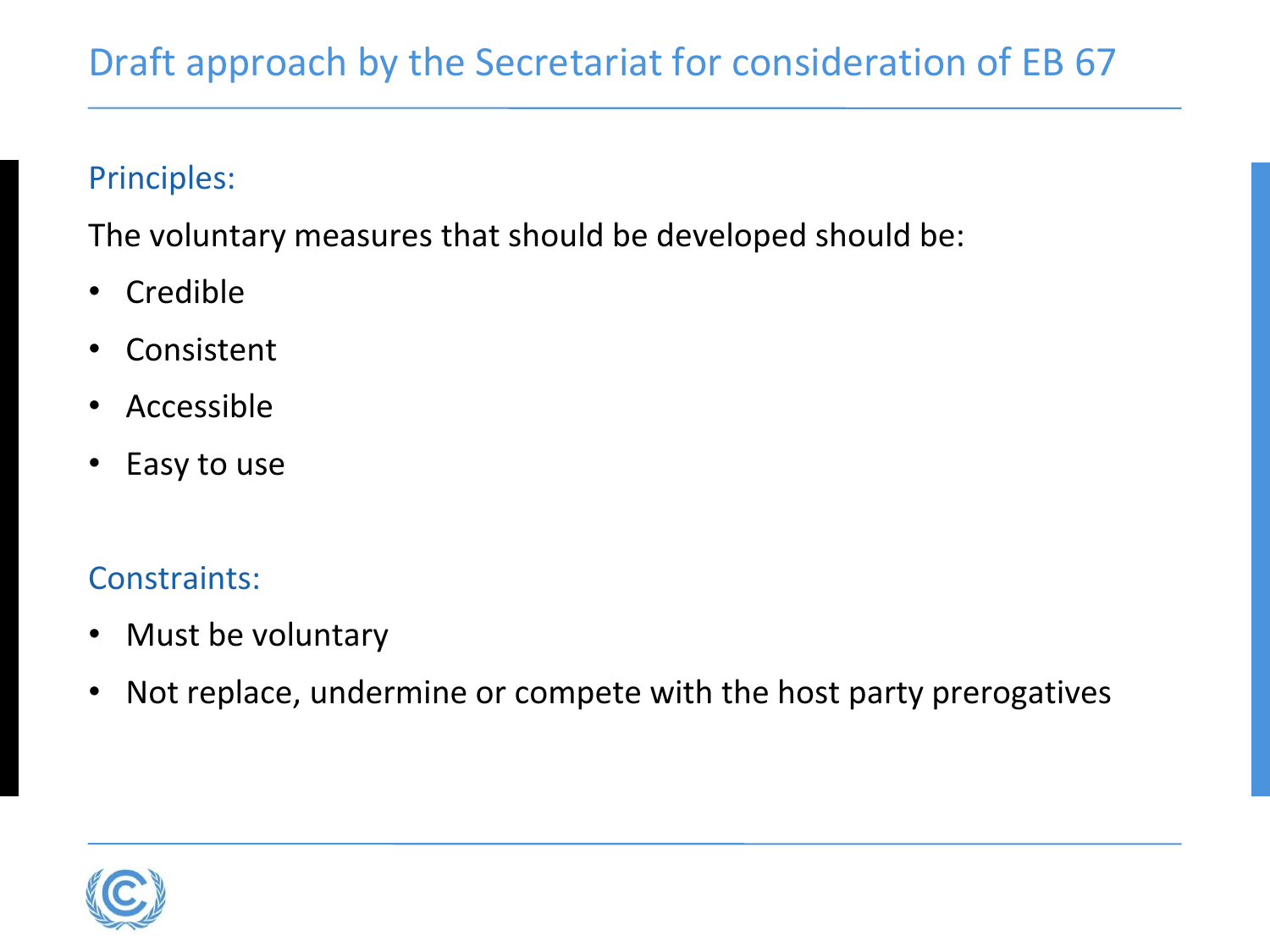#### Proposed measures:

- Tool comprising a checklist for reporting on co-benefits linking them to a multidimentional matrix (social, economic, Do no harm…)
- The tool will be part of the PDD form

#### Implementation consideration

- Option 1: Initial declaration at the start of the project
- Option 2: Initial declaration, then update or changes during the project
- Option 3: Initial declaration, then updates or changes and subject to validation and verification
- Option 4: Initial declaration, then updates or changes and subject to validation and verification and adverse consequences